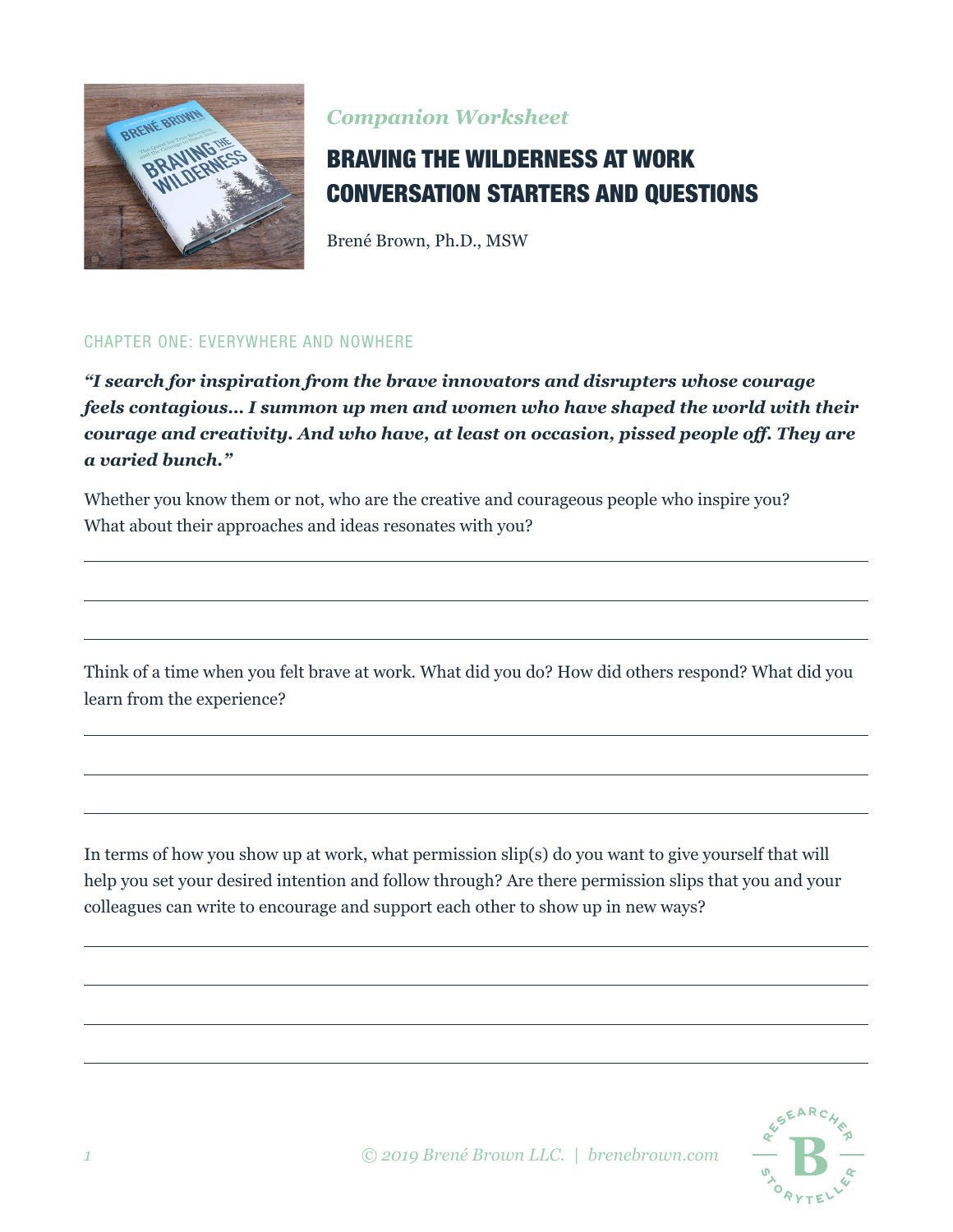#### CHAPTER TWO: THE QUEST FOR TRUE BELONGING

*"The special courage it takes to experience true belonging is not just about braving the wilderness… We're going to need to intentionally be with people who are different from us… We're going to have to learn how to listen, have hard conversations, look for joy, share pain, and be more curious than defensive, all while seeking moments of togetherness."*

What opportunities do you have at work to be with and listen to people whose experiences and opinions are very different than yours?

What does your team do, what do you do, to make it safe for people to share their opinions and/or disagree? What other steps would you like to take to make it safer?

*"True belonging is not passive. It's not the belonging that comes with just joining a group. It's not fitting in or selling out because it's safer. It's a practice that requires us to be vulnerable, get uncomfortable, and learn how to be present with people without sacrificing who we are. We want true belonging, but it takes tremendous courage to knowingly walk into hard moments."*

Does your company or team reward authenticity or reward "fitting in"? If it feels more like a "fitting in" culture, is there something you want to do to help create a culture of true belonging?

Do you see people in your company modeling belonging to and believing in themselves? What does it look like when people have the courage to speak up and take unpopular stands?

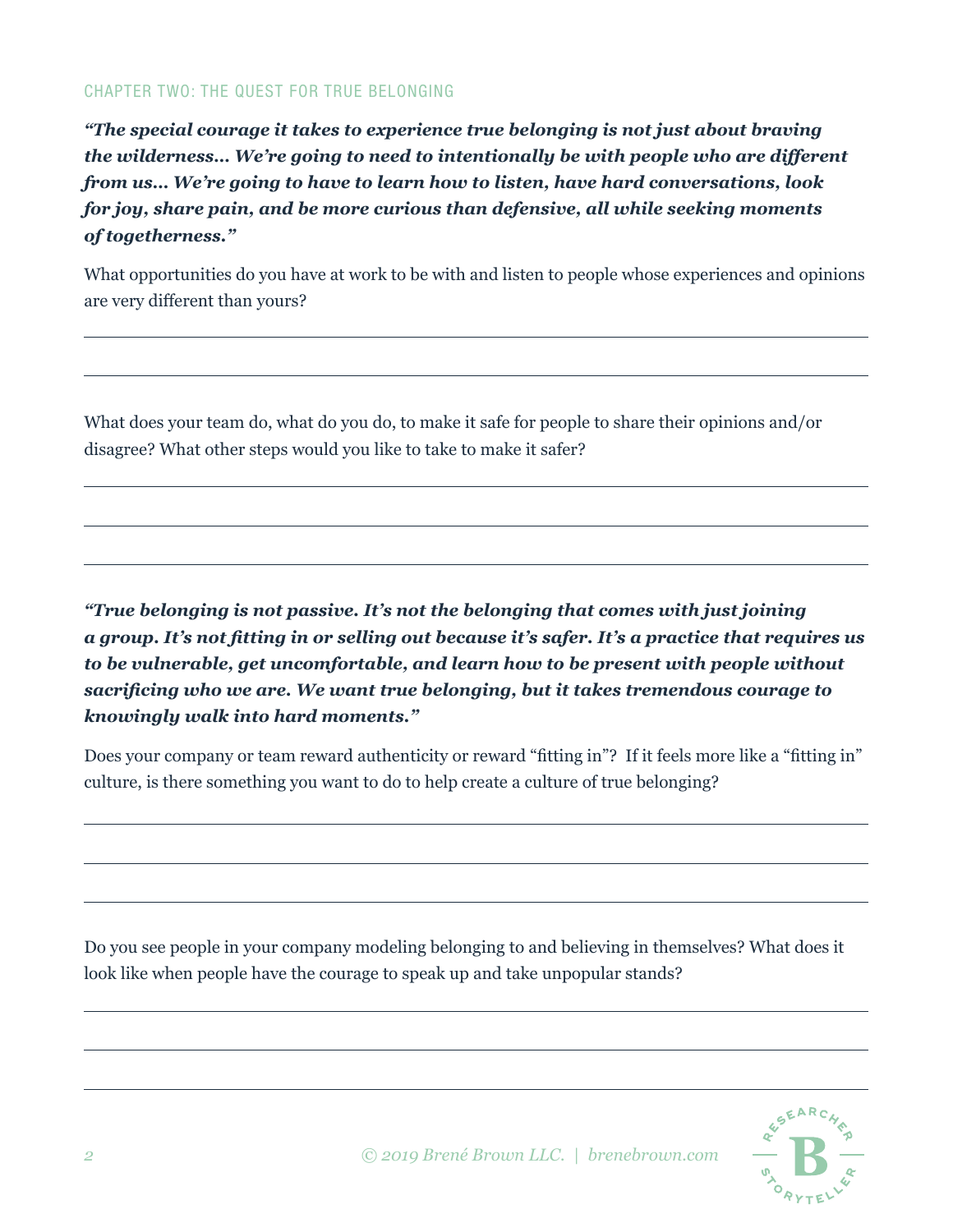BRAVING (the seven elements of trust) is a powerful wilderness checklist because it allows us to talk about trust in a specific, behavioral way, and it reminds us that trusting ourselves and other people is a vulnerable and courageous process.

Do you use BRAVING or some other shared language at work to talk about trust?

How does self-trust show up for you as a prerequisite for courageous behavior at work?

#### CHAPTER THREE: HIGH LONESOME: A SPIRITUAL CRISIS

*"Right now, we are neither recognizing nor celebrating our inextricable connection. We are divided from others in almost every area of our lives. We're not showing up with one another in a way that acknowledges our connection."*

Does your company or team celebrate connection with each other? Is everyone included and welcomed?

## *"The sorting we do to ourselves and to one another is, at best, unintentional and reflexive. At worst, it is stereotyping that dehumanizes."*

In your company, is sorting and closed-mindedness the norm? Or, is the culture built on being curious and open to the opinions of others?

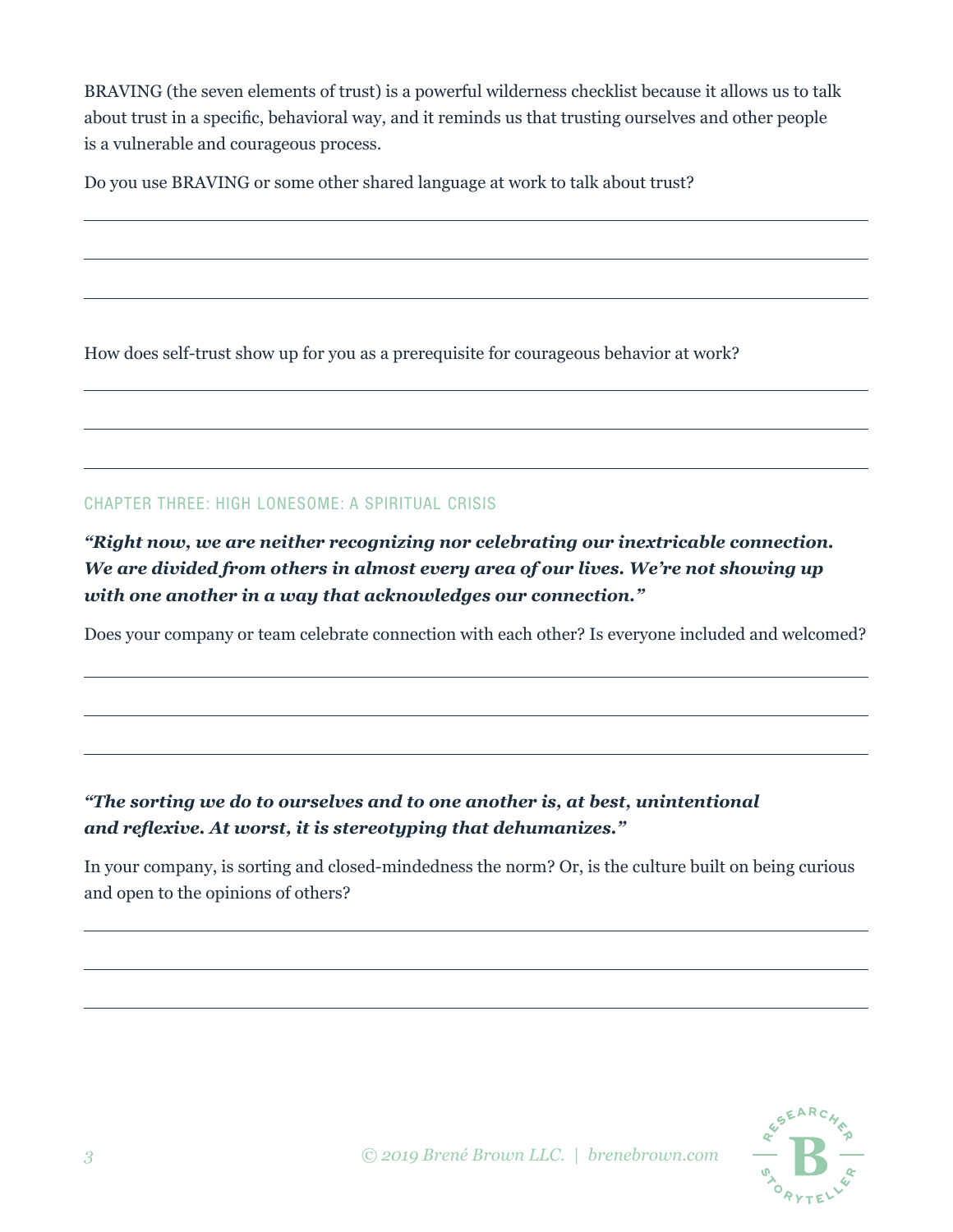*"In the case of the United States, our three greatest fault lines – cracks that have grown and deepened due to willful neglect and a collective lack of courage – are race, gender, and class."* 

Does your workplace take conscious actions to be inclusive of everyone?

What would it look like to have respectful, safe conversations at work about race, gender, and class?

CHAPTER FOUR: PEOPLE ARE HARD TO HATE CLOSE UP. MOVE IN.

## *"…we are all vulnerable to the slow and insidious practice of dehumanizing, therefore we are all responsible for recognizing it and stopping it."*

In your company, what is taught and modeled about the importance of boundaries when it comes to how people talk about each other? Do people "walk the talk" consistently?

Dr. Michelle Buck uses the term "conflict transformation," saying that it is about "creating deeper understanding" that requires "perspective-taking."

How could your team use "conflict transformation?" What could emerge if you did?

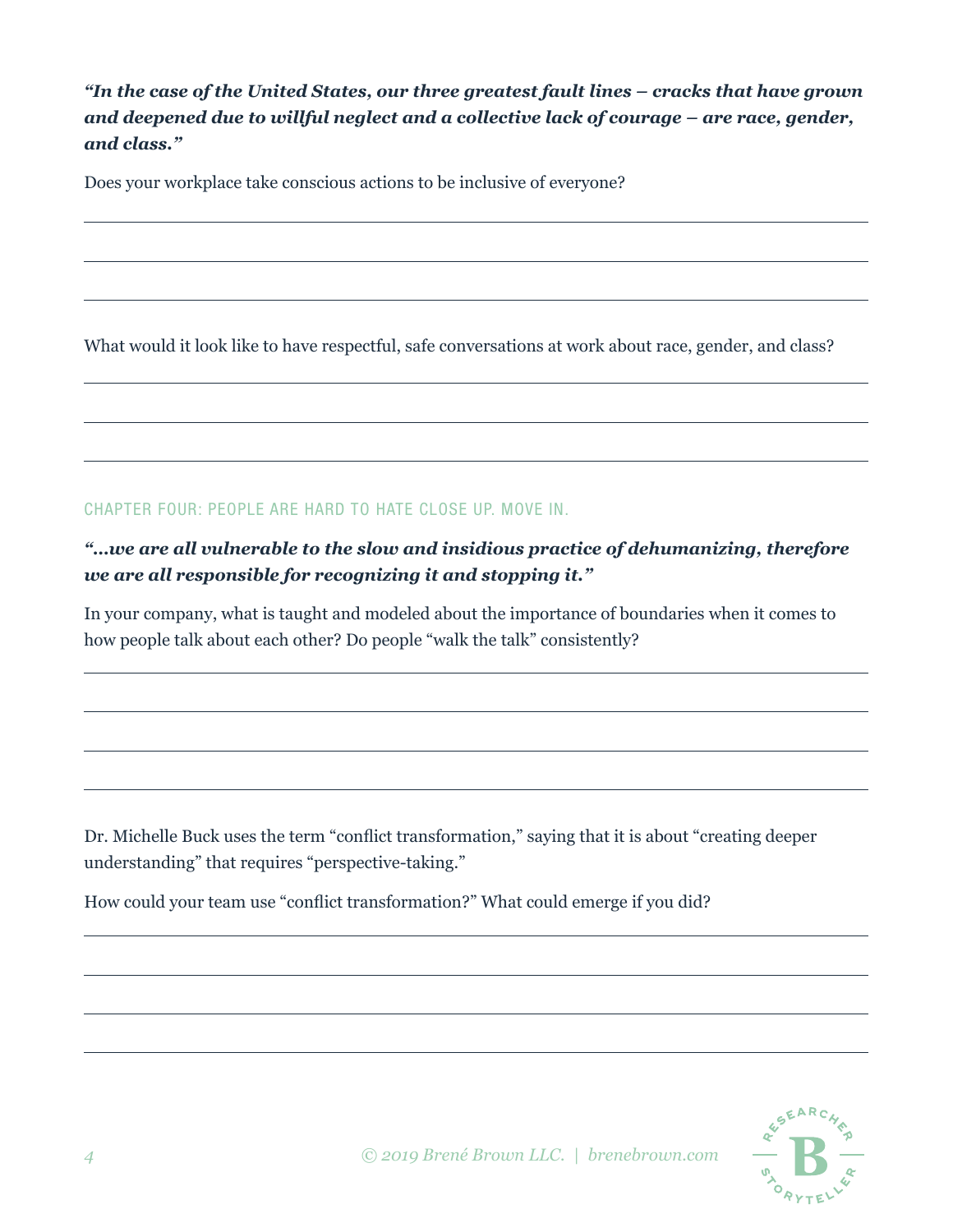In Brené's interview with Viola Davis, she describes her true belonging practice – a few simple rules she lives by. These rules include practices like allowing herself to be seen, not being afraid, and "putting it all out there."

What practices guide and support you in belonging to yourself? How do you apply them in your life and your work?

#### CHAPTER FIVE: SPEAK TRUTH TO BULLSHIT. BE CIVIL.

*"If leaders really want people to show up, speak out, take chances, and innovate, we have to create cultures where people feel safe – where their belonging is not threatened by speaking out and they are supported when they make the decision to brave the wilderness, stand alone, and speak truth to bullshit."* 

Do people where you work take the risk to speak out when they disagree? What supports people in finding the courage to do it? What gets in the way?

Christine Porath's research and other studies "…show how implementing civility standards and enforcing them leads to higher-performing and better-functioning teams." She writes, "Incivility can fracture a team, destroying collaboration, splintering members' sense of psychological safety, and hampering team effectiveness."

When have you seen incivility disrupt team cohesion? When have you seen civility help a team be more effective?

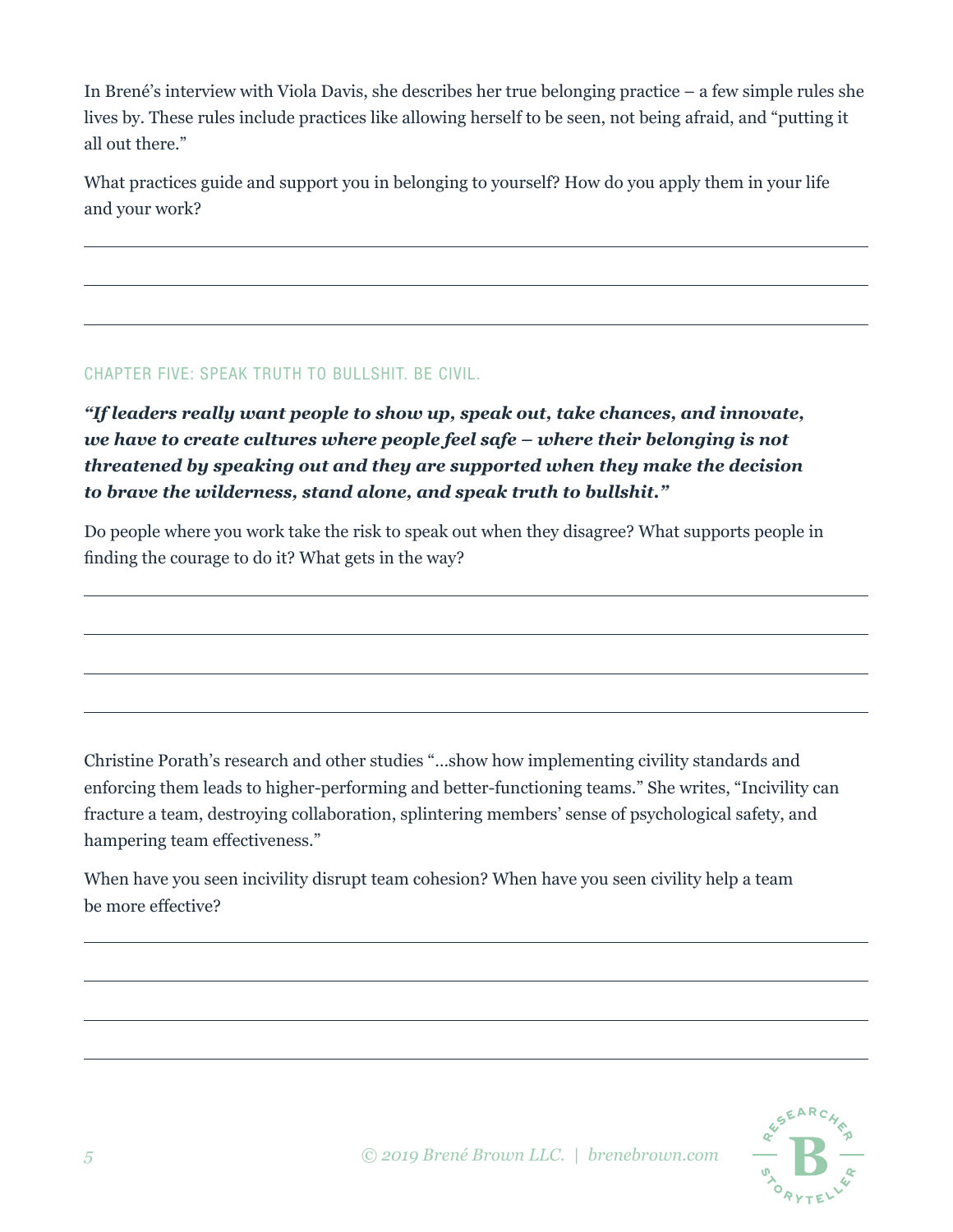## *"Speaking truth to bullshit and practicing civility start with knowing ourselves and knowing the behaviors and issues that both push into our own BS or get in the way of being civil."*

Brené uses BRAVING and the trust checklist to help us think about how to be civil in tough situations. What idea(s) do you want to incorporate into how you show up at work?

#### CHAPTER SIX: HOLD HANDS. WITH STRANGERS.

*"…the key to building a true belonging practice is maintaining our belief in inextricable human connection. That connection – the spirit that flows between us and every other human in the world – is not something that can be broken; however, our belief in the connection is constantly tested and repeatedly severed."*

In what ways does your company or team share experiences of collective joy and pain? When you're together, how do you talk about why the experiences are important and what they mean?

Some of the ways that "common enemy intimacy" shows up at work are gossiping, talking behind someone's back instead of going direct to her/him, and finger-pointing or blaming another person or another team.

Is "common enemy intimacy" accepted behavior where you work? Do you find yourself slipping into it?

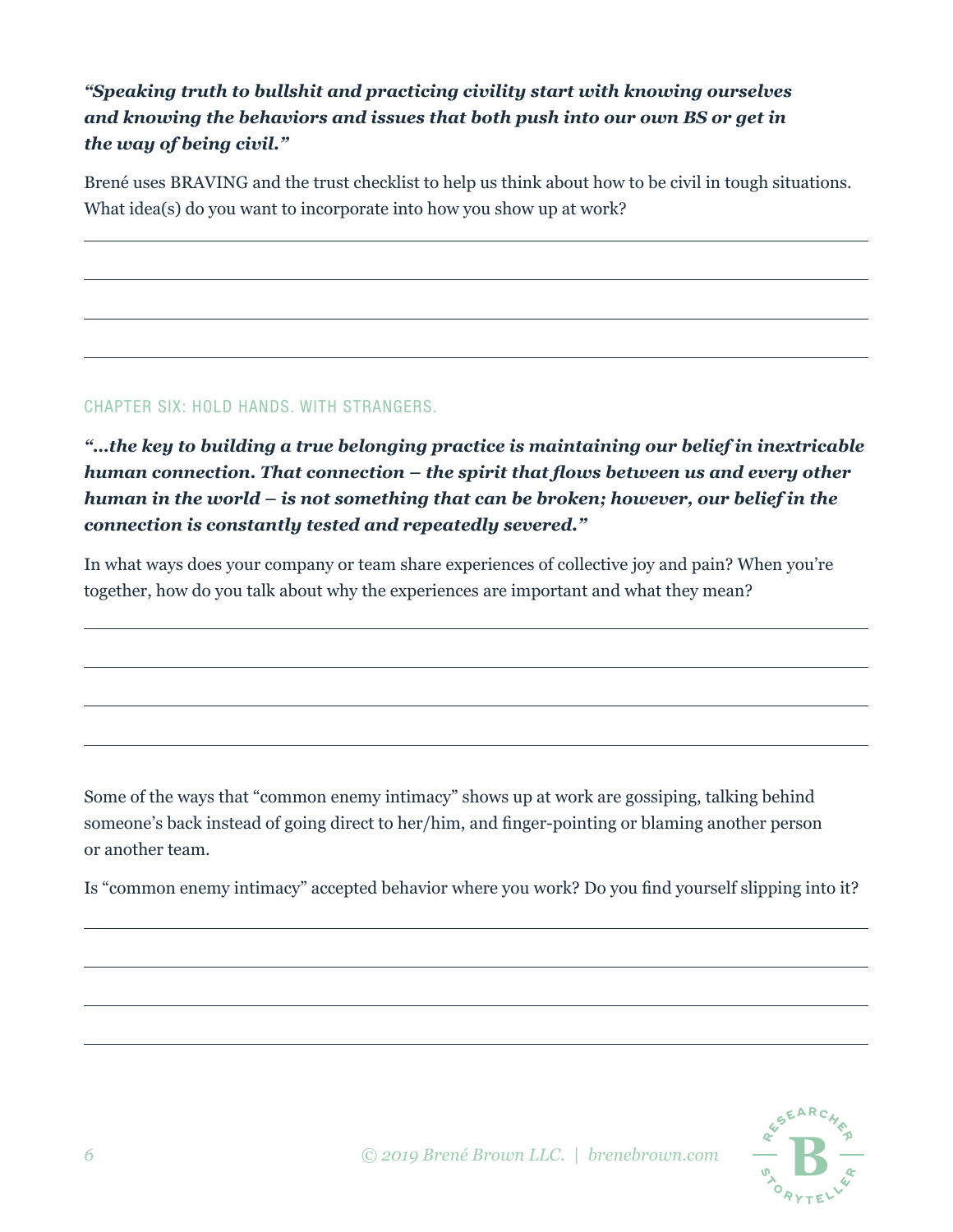### *"Social media are great for developing community, but for true belonging, real connection and real empathy require meeting real people in a real space in a real time."*

As the work world changes and more people work remotely, what practices help us stay connected in meaningful ways?

#### CHAPTER SEVEN: STRONG BACK. SOFT FRONT. WILD HEART.

A strong back is courage and a soft front is vulnerability.

How does your workplace value those experiences and emotions? How are you normalizing discomfort as a part of being brave?

Pete Carroll says, "…there's a special kind of resilience that comes from the level of scrutiny that happens in the wilderness. I know those experiences left me with a truer belief in myself and a much stronger sense of when I'm not being true to what I think is right."

When have you been tested? When have you had to stand alone in the wilderness? What helped you stay true to what you thought was right?

"Perfecting, pleasing, proving, and pretending get in the way of the strong back." Brené encourages us to strengthen our courage muscles with BRAVING.

What practices from the BRAVING list in Chapter Seven do you see being used in your workplace? Which ones are you already using yourself? Which do you want to begin to use?

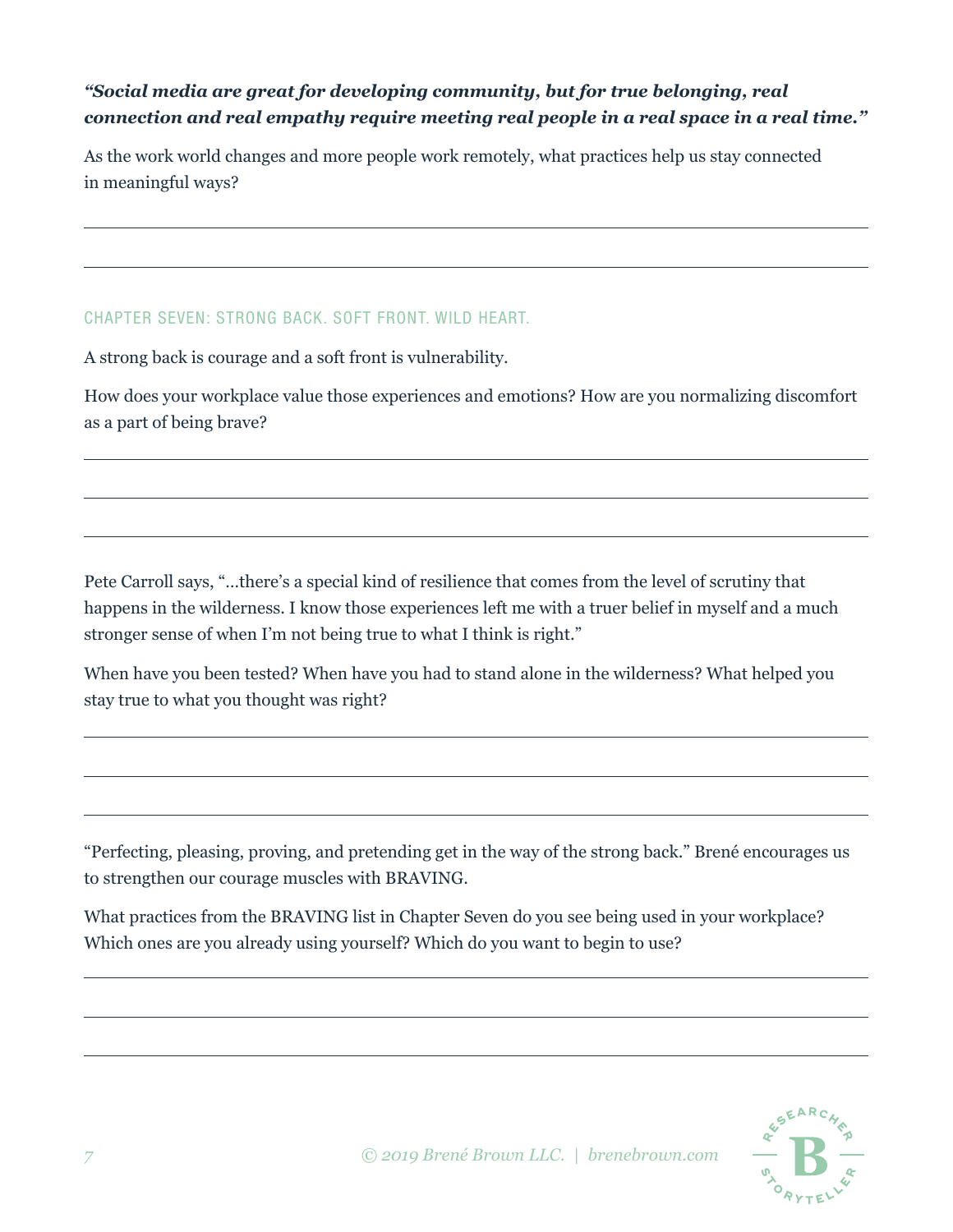# STOP WALKING THROUGH THE WORLD LOOKING FOR CONFIRMATION THAT Y BECAUSE YOU'VE MADE THAT MISSION STOP SCOURIN G PEOPLE'S<br>YOU'RE NOT<br>YOU'RE NOT FACES FOR EVIDENCE THAT ENOUGH. YOU WI YOUR IT DECAUSE YOU'VE MADE THAT GOAL TRUE BELONGING AND<br>WORTH ARE NOT GOODS; WE D  $0<sub>0</sub>$ IATE THEIR VALUE NEGOT THE TRUI WHO WE WORLD. ABOUT IVES IN OUR HEA  $\bm{A}$ ALL TO COURI UR WILD HEART EVALUATION, ESPECIAL LY CONSTAN I NGS OUR OWN. NO ONE  $\bm{\mathsf{K}}$ HERE MORE THAN